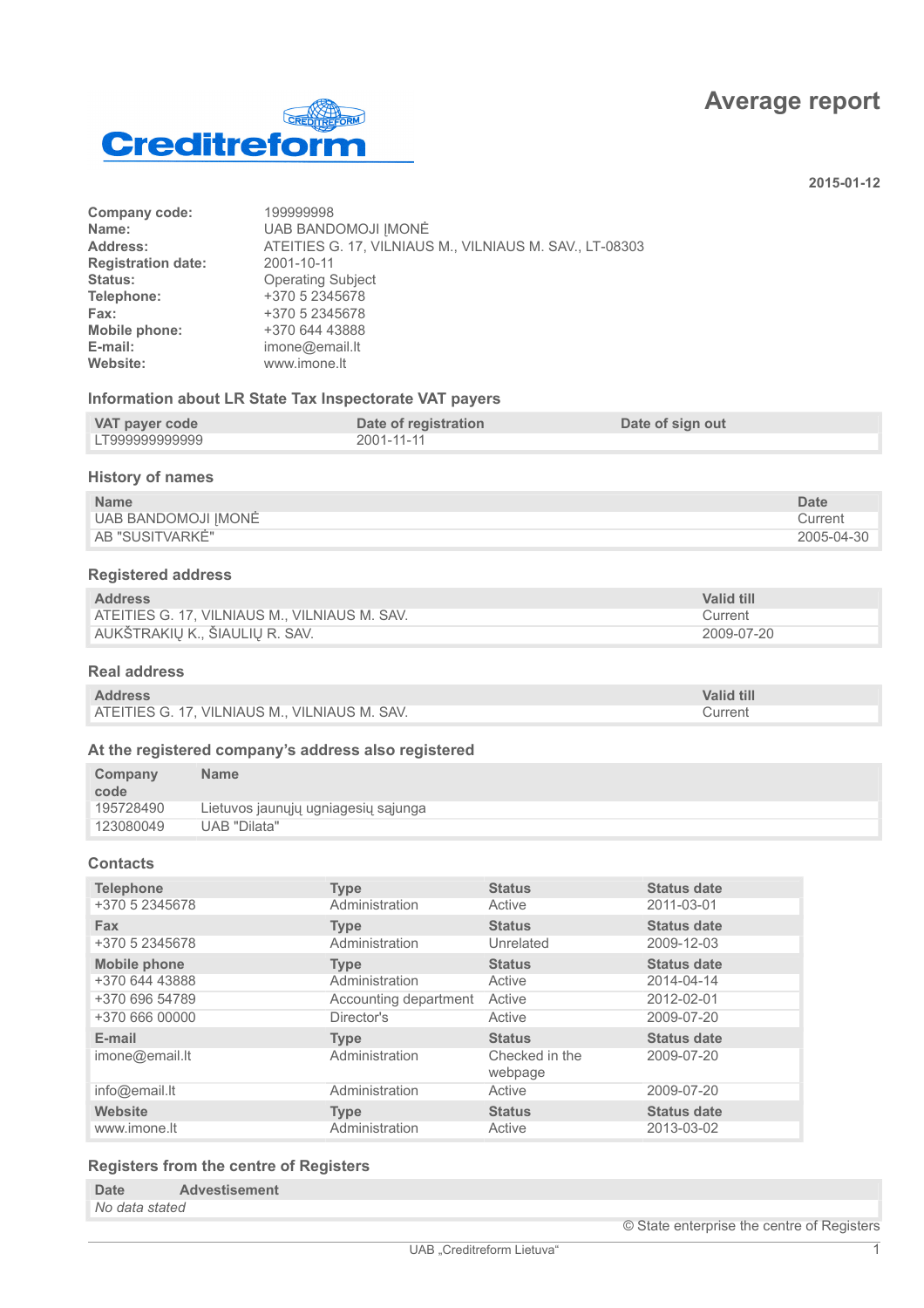### **Documents from the centre of Registers**

| <b>Document</b> | <b>Description</b> | date | Document Receiving Date of<br>date | registration |
|-----------------|--------------------|------|------------------------------------|--------------|
| No data stated  |                    |      |                                    |              |

© State enterprise the centre of Registers

### **History of status change**

**Status Valid since** *No changes of the company's status are fixed. The status is not indicated, when legal status (reorganized, participating in reorganization, participating in separation, being restructured, being restructurized, bankrupting, bankrupted, being liquidated, initiating establishment of European company by joining, initiating establishment of European company by management (holding), European company which office is transferred) is not registered in the centre of Registers.*

#### **Leadership**

| <b>Person</b>       | Post                    | Date       |
|---------------------|-------------------------|------------|
| Vardas Pavardė      | director, signature law | 2009-07-20 |
| Vardenis Pavardenis | director, signature law | 2009-02-21 |

According to **Lithuanian legislation**: The company's director starts to exercise his position since **his selection**, if the agreement does not foresee otherwise. The director's appointment or cancellation as well as contract's expiration due to other reasons **must be reported by the company's attorney to the centre of Registers at the latest during 5 days**.

#### **History of directors change**

| Head of company                  | Valid till |
|----------------------------------|------------|
| VARDENIS PAVARDENIS, DIREKTORIUS | Current    |
| VARDAS PAVARDE, DIREKTORIUS      | 2004-10-06 |

#### **The company's supplied trademarks**

BANDOMOJI IMONĖ, IMK informacija maža kaina

#### **Represented trademarks**

BAndoIm, Information for optimal price

#### **List of latest press releases**

| Date       | <b>Extract</b>                          | Source                          | <b>Size</b> |
|------------|-----------------------------------------|---------------------------------|-------------|
| 2014-06-27 | Nepaisant ekonominės krizės, šiais meta | WWW.DFLFLLT                     | $0.33$ kb   |
| 2013-05-09 | BANDOMOJI IMONE, dėl dabartinės ekonomi | LIETUVOS RYTAS                  | $0.20$ kb   |
| 2007-11-06 | Imonė investavo LTL 5 mln. į naują logi | VZ.LT (VERSLO ZINIOS INTERNETE) | $0.22$ kb   |

#### **3 Latest press releases**

2014-06-27 : WWW.DELFI.LT

Nepaisant ekonominės krizės, šiais metais įmonė planuoja atidaryti 20 prekybos centrų Lietuvoje, Latvijoje, Estijoje ir Rusijoje. Tačiau, šiek tiek sumažėję užsakymai iš užsienio partnerių paveikė įmonės apyvartos ir pelno rezultatus. Šiuo metu įmonė valdo 65 prekybos centrų tinklą Baltijos šalyje ir Rusijoje. (Www.Delfi.Lt 27.06.2014) - - - - - - - - - - - - - - - - - - -

2013-05-09 : LIETUVOS RYTAS

BANDOMOJI IMONE, dėl dabartinės ekonominės situacijos, svarsto galimybę laikinai sustabdyti investicijų planą statyti LTL 10 mln. vertės antrąjį logistikos ir sandėliavimo centrą. (Lietuvos Rytas 09.05.2013)

- - - - - - - - - - - - - - - - - - -

#### 2007-11-06 : VZ.LT (VERSLO ZINIOS INTERNETE)

Įmonė investavo LTL 5 mln. į naują logistikos ir sandėliavimo centrą Vilniuje. Tai pirmasis centras, leidęs įmonei centralizuoti ir pagerinti sandėliavimo ir prekių tiekimo sistemą. (Vz.Lt (Verslo Zinios Internete) 06.11.2007)

#### **Stated branches, representatives**

| Company        | <b>Country</b> | <b>Renewal date</b> |
|----------------|----------------|---------------------|
| No data stated |                |                     |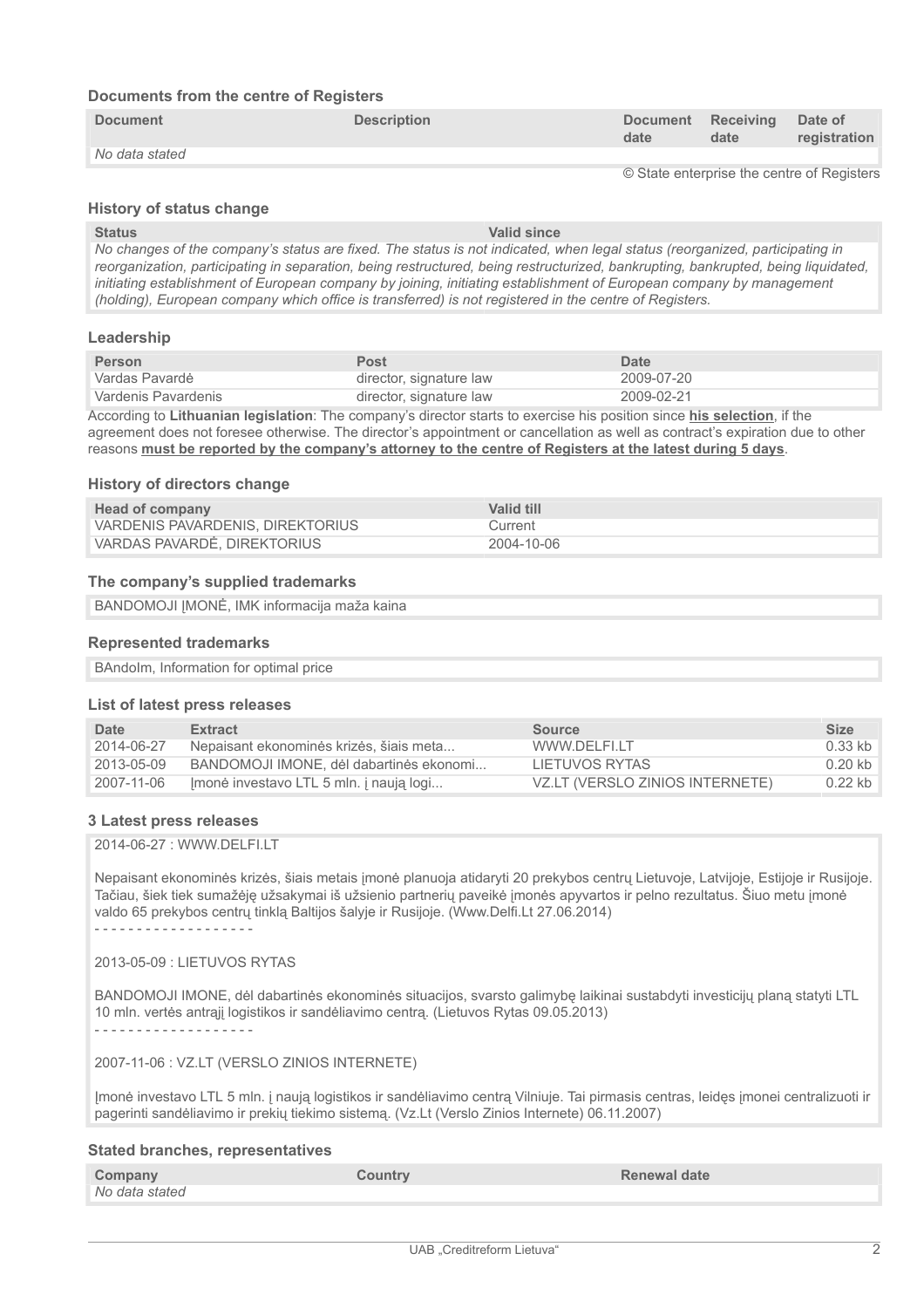# **Licences**

| <b>Description</b>            | <b>Status</b> | <b>Date</b> |
|-------------------------------|---------------|-------------|
| 104 sudaryti pirkimo sutartis | Given         | 2005-01-30  |

# **Belongs to groups**

| <b>Name</b>     | Renewal date |
|-----------------|--------------|
| BANDOMOJI GRUPE | 2009-07-20   |

# **Bank accounts**

| <b>Bank</b> | <b>Accounts</b>      |
|-------------|----------------------|
| SEB bankas  | LT777044060001265047 |
| Swedbank    | LT927300010000136625 |

# **Interest about the companies in UAB CREDITREFORM LIETUVA database**

|               | Interest about this company, units | Average statistical interest about one<br>company, units |
|---------------|------------------------------------|----------------------------------------------------------|
| Total         | 48481                              | 28.79                                                    |
| Last 3 months |                                    | 1.62                                                     |
| Last month    |                                    | 1.22                                                     |

## **Share capital**

| <b>Description</b>             | Value      |
|--------------------------------|------------|
| Nominal share capital (Eur)    | 8688.60    |
| Amount of share capital (Eur)  | 8688.60    |
| Register date of share capital | 2006-04-25 |
| Statement date of the statute  | 2007-05-06 |
| Renewal date                   | 2009-07-20 |

## **Turnover**

| Date                    | <b>Turnover (EUR)</b> |
|-------------------------|-----------------------|
| 2013-01-01 - 2013-12-31 | 68.960                |
| 2012-01-01 - 2012-12-31 | 47 164                |
| 2009-01-01 - 2009-12-31 | 19 160 543            |
| 2008-01-01 - 2008-12-31 | 21 152 389            |
| 2007-01-01 - 2007-12-31 | 19 587 629            |
| 2006-01-01 - 2006-12-31 | 16 374 498            |
| 2005-08-01 - 2006-07-31 | 57 924 - 86 886       |
| 2002-01-01 - 2002-12-31 | 5 792 400 - 8 688 601 |
| 2001-12-01 - 2002-11-30 | 2896200 - 5792400     |
| 2001-05-01 - 2002-04-30 | $0 - 290$             |
| 2001-03-15 - 2002-03-14 | $0 - 290$             |
| 2001-03-01 - 2002-02-28 | $0 - 290$             |
| 2001-02-01 - 2002-01-31 | $0 - 290$             |
| 2000-12-15 - 2001-12-14 | $0 - 290$             |
| 2000-07-15 - 2001-07-14 | 14 481 - 28 962       |
| 2000-07-01 - 2001-06-30 | $0 - 290$             |

#### **Profit**

| Date                    | <b>Profit (EUR)</b> |
|-------------------------|---------------------|
| 2013-01-01 - 2013-12-31 | 11 742.35           |
| 2012-01-01 - 2012-12-31 | $-10674.24$         |
| 2008-01-01 - 2008-12-31 | 678 011.47          |
| 2007-01-01 - 2007-12-31 | 1 216 907.44        |
| 2006-01-01 - 2006-12-31 | 310 444.57          |

# **Statistical ratios of business activities (Warehousing and support activities for transportation)**

| $\,$                          | 2012                     | 2013K1  | 2013K2 | 2013K3  | 2013K4 | 2013  | 2014K1   | 2014K2   |
|-------------------------------|--------------------------|---------|--------|---------|--------|-------|----------|----------|
| Growth of sales               | $\overline{\phantom{a}}$ | $9.7\%$ | 4.7%   | $-1.3%$ | 2.1%   | 4.2%  | $-3.7\%$ | $-2.0\%$ |
| Gross profit margin           | 16.7%                    | 17.9%   | 15.0%  | 16.9%   | 14.0%  | 15.9% | 16.3%    | 14.3%    |
| Operating profit<br>margin    | 7.1%                     | 8.2%    | 6.1%   | 8.3%    | 4.9%   | 6.8%  | 7.1%     | 5.2%     |
| Profit before taxes<br>margin | 1.5%                     | 8.1%    | 6.3%   | 8.2%    | 4.8%   | 1.3%  | 7.2%     | 5.2%     |
| Return on assets<br>(ROA)     | 1.5%                     | 2.2%    | 1.8%   | $2.4\%$ | 1.4%   | 1.4%  | 2.0%     | 1.6%     |
| Return on equity<br>(ROE)     | 2.2%                     | 3.6%    | 3.0%   | 3.9%    | 2.4%   | 2.4%  | 3.2%     | 2.5%     |
| Equity ratio                  | 67.9%                    | 61.0%   | 60.8%  | 61.4%   | 60.6%  | 60.6% | 62.5%    | 63.3%    |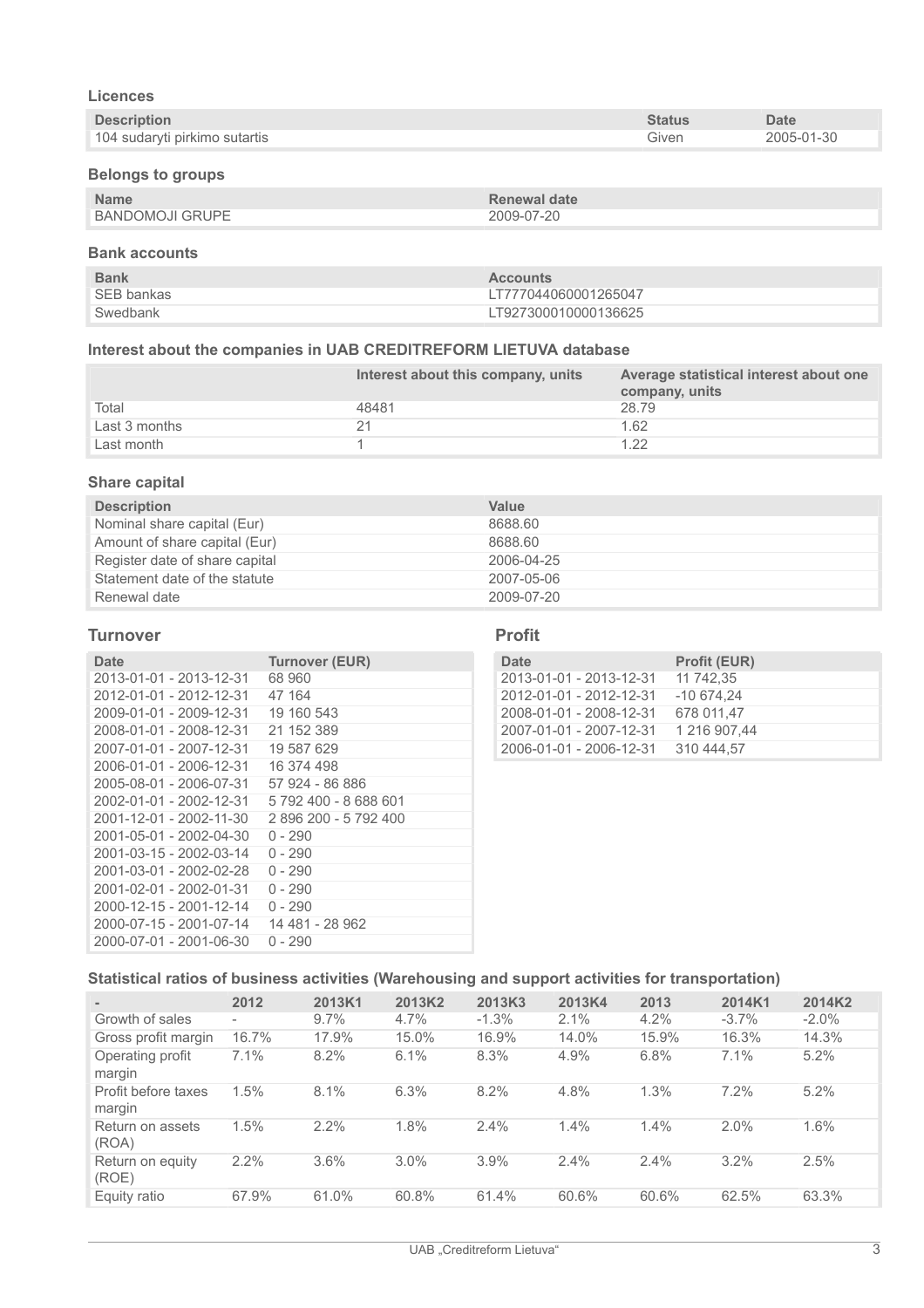| Short-term assets/<br>total assets              | 30.9%  | 33.5%  | 31.8%  | 31.6%  | 31.8%  | 31.8%  | 34.1%  | 32.6%  |
|-------------------------------------------------|--------|--------|--------|--------|--------|--------|--------|--------|
| Equity/long-term<br>assets                      | 98.2%  | 91.8%  | 89.2%  | 89.8%  | 88.9%  | 88.9%  | 94.9%  | 94.0%  |
| Current ratio                                   | 1.82   | 1.77   | 1.70   | 1.91   | 1.67   | 1.67   | 1.74   | 1.68   |
| Quick ratio                                     | 1.45   | 1.45   | 1.38   | 1.54   | 1.36   | 1.36   | 1.49   | 1.43   |
| Sales/short-term<br>assets                      | 3.13   | 0.80   | 0.90   | 0.92   | 0.93   | 3.47   | 0.81   | 0.94   |
| Inventory turnover                              | 27.7d. | 25.2d. | 22.1d. | 23.0d. | 20.8d. | 22.8d. | 18.6d. | 16.4d. |
| Collection period<br>of accounts<br>receivables | 63.4d. | 62.2d. | 55.6d. | 56.1d. | 53.9d. | 57.9d. | 61.9d. | 55.8d. |
| Payment period of<br>accounts payable           | 38.8d. | 38.7d. | 35.9d. | 35.3d. | 36.4d. | 40.0d. | 42.4d. | 39.1d. |

Exchange rate: EUR  $1 = LTL$  3.4528

# Inflation rate:

01.01.2011 - 31.12.2011 4.1% 01.01.2010 - 31.12.2010 1.2% 01.01.2009 - 31.12.2009 4.5% 01.01.2008 - 31.12.2008 8.5% 01.01.2007 - 31.12.2007 5.7% 01.01.2006 - 31.12.2006 3.8% 01.01.2005 - 31.12.2005 2.7%

### **All vehicles (of their own)**

| <b>Date</b> | <b>Amount</b> |
|-------------|---------------|
| 2014-07-01  | 1(0)          |
| 2014-01-01  | 4(2)          |
| 2013-07-01  | 5(3)          |
| 2013-01-01  | 0             |
| 2012-07-01  | 0             |
| 2012-01-01  | 0             |
| 2011-07-01  | 0             |
| 2011-01-01  | 0             |
| 2010-07-01  | 0             |
| 2010-01-01  | $\Omega$      |
| 2009-07-01  | 0             |
| 2009-01-01  | Ω             |
| 2008-07-01  | 15 (8)        |
| 2008-02-11  | 4(4)          |
| 2007-07-03  | 6 (6)         |
| 2006-01-12  | 2(2)          |
| 2005-07-20  | Ω             |
| 2005-01-20  | 3(3)          |
| 2004-09-30  | U             |
| 2004-07-23  | U             |

All vehicles (of their own)

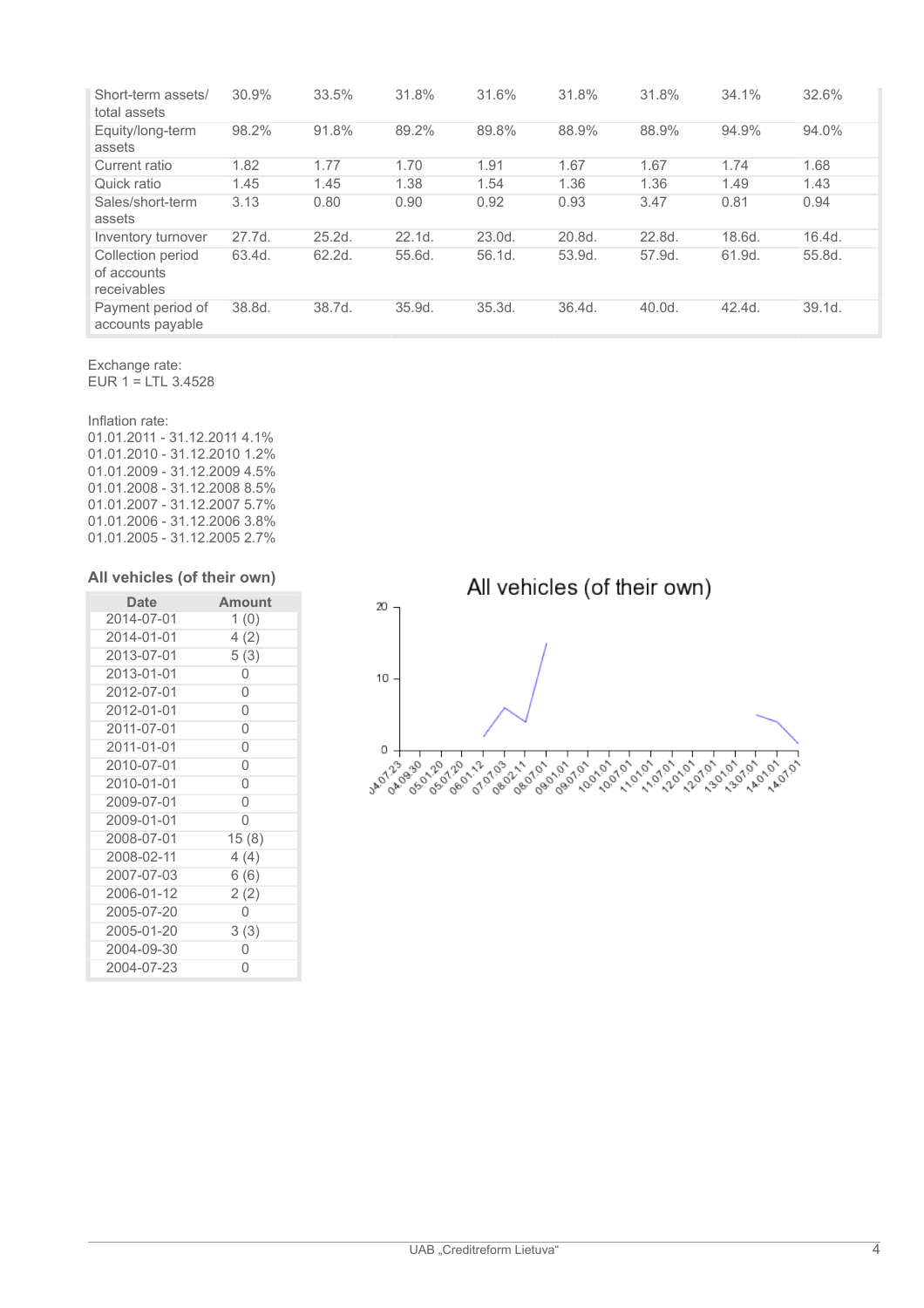# **Number of employees**

| <b>Date</b> | <b>Amount</b>  |
|-------------|----------------|
| 2014-11-07  | Ω              |
| 2014-01-01  | 8              |
| 2013-01-01  | 10             |
| 2012-01-01  | $\overline{2}$ |
| 2011-01-01  | 0              |
| 2009-07-01  | 20             |
| 2009-04-01  | 15             |
| 2009-01-01  | 15             |
| 2008-10-01  | 12             |
| 2008-07-01  | 12             |
| 2008-04-01  | 12             |
| 2008-01-01  | 10             |
| 2007-06-01  | $1 - 2$        |
| 2006-01-01  | $1 - 2$        |
| 2005-03-01  | 15             |
| 2005-01-01  | 8              |
| 2004-12-01  | 15             |
| 2004-05-15  | 20             |
| 2004-02-15  | 12             |
| 2004-01-15  | 22             |
| 2003-10-15  | 24             |
| 2003-08-15  | 50             |
| 2003-03-01  | 65             |
| 2003-02-01  | 3              |
| 2003-01-01  | 65             |
| 2002-10-01  | 0              |
| 2002-05-01  | 7              |
| 2002-04-15  | 92             |
| 2002-03-15  | 92             |
| 2002-03-01  | 91             |
| 2002-02-01  | 92             |
| 2001-12-15  | 92             |
| 2001-08-15  | 9              |



# **Declared activity**

| NACE version NACE code |        | <b>Description</b>                      |
|------------------------|--------|-----------------------------------------|
|                        | 522900 | Other transportation support activities |

### **Real business activity from public sources and company (NACE)**

| <b>NACE code</b> | <b>Description</b>        |
|------------------|---------------------------|
| 4941             | Freight transport by road |
| 5210             | Warehousing and storage   |

## **Associated persons**

| Name, Surname               | Post     | Date                  |
|-----------------------------|----------|-----------------------|
| Vardas Pavardė, Direktorius |          | 2004-10-06 (led till) |
| Vardenis Pavardenis         | Director | 2009-02-21 (updated)  |

### **The company as a defendant in courts**

| Date                | Cases No.<br><b>Judicial Process No.</b> | Court                          | <b>Claimant</b>                      | Type of case                     | <b>Decision</b> |
|---------------------|------------------------------------------|--------------------------------|--------------------------------------|----------------------------------|-----------------|
| 2013-02-02          | Ban187                                   | Siaulių apylinkės<br>teismas   | <b>UAB BANDOMOJI</b><br><b>IMONĖ</b> | leškinio                         |                 |
| 2007-02-02 BAND-999 |                                          | Klaipėdos apygardos<br>teismas | <b>UAB BANDOMOJI</b><br><b>IMONĖ</b> | Skolos priteisimo<br>(34.75 Eur) |                 |